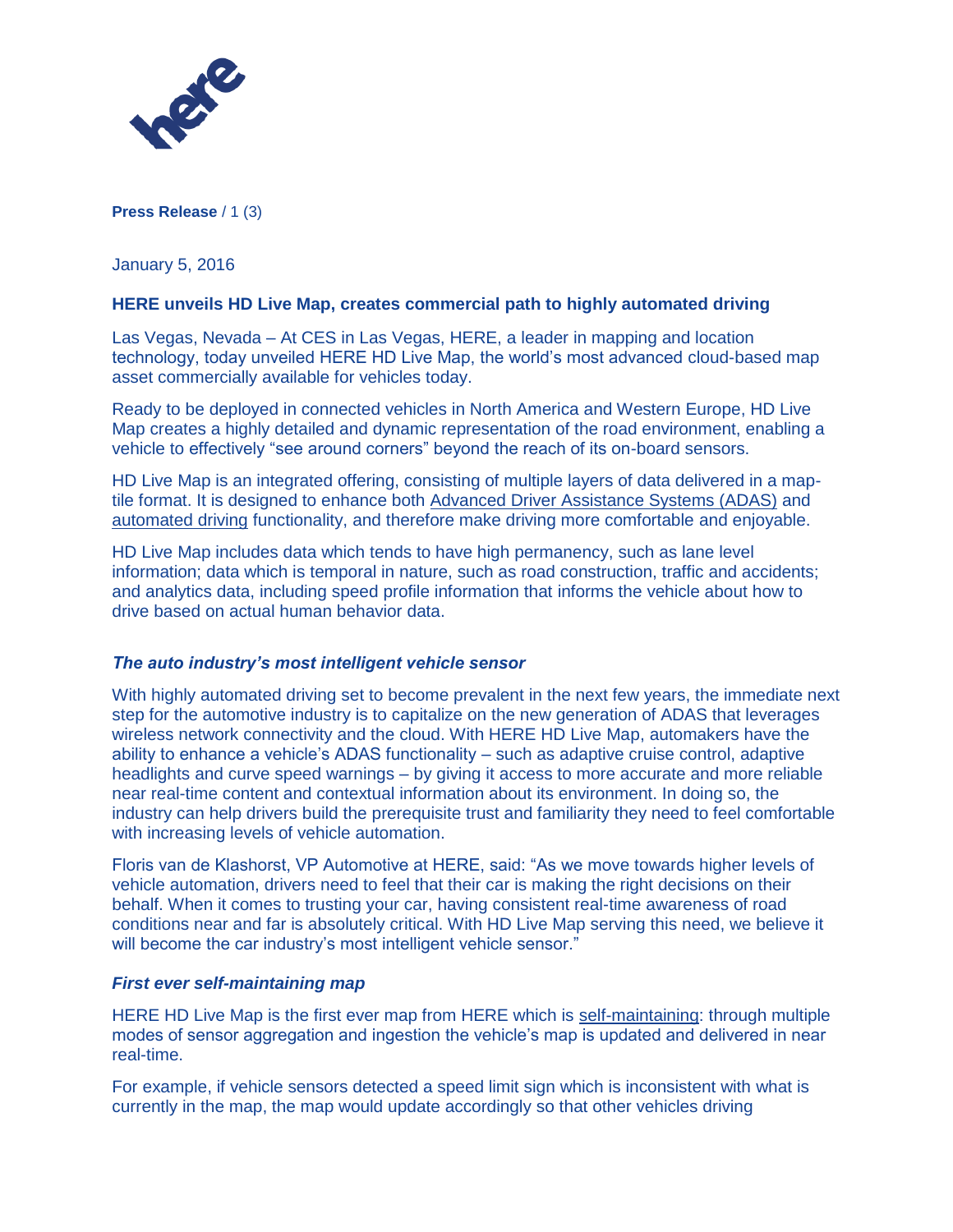

**Press Release** / 2 (3)

approaching the same spot have the new, correct information. This is important for ADAS functionality such as adaptive cruise control.

Similarly, if a new lane closure was reported, the map would update accordingly so that other vehicles approaching the area can already prepare to switch lanes or alternatively re-route if traffic is heavy.

# *Effective, data-efficient delivery of road information*

HERE HD Live Map delivers connected ADAS content via layered live tiles, with dynamic traffic flow data, real-time incident reporting and speed profile data derived from rich behavior information.

HD Live Map is also data-efficient, requiring a small data footprint, with new events able to be layered on the map without the need to update the whole map itself. The small file sizes within each live tile make the delivery of highly precise data much leaner, thus reducing bandwidth requirements.

# *A commercial path to highly automated driving*

In the near-term, HD Live Map utilizes a variety of data gathered and delivered by the HERE location platform to enhance the vehicle and the driver's awareness of what's happening on the road.

As vehicle automation increases in the future, HD Live Map is ready to serve as an agnostic location cloud, ingesting, aggregating and delivering in near real-time ever vaster quantities of data produced by a variety of sources, especially vehicle sensors. For example, HERE is exploring further enriching its platform with [new sensor data](http://360.here.com/2015/12/07/new-world-here/) from Audi, BMW and Mercedes-Benz vehicles, which would benefit all automakers deploying HD Live Map.

HERE has already been providing either parts or full specifications of HD Live Map for [automated driving testing purposes](http://360.here.com/2015/07/20/here-introduces-hd-maps-for-highly-automated-vehicle-testing/) to more than ten automotive companies. Many of those have taken advantage of HD Live Map data HERE is offering of specific stretches of open road in Silicon Valley and Michigan in the United States, as well as in France, Germany and Japan.

Now, with HD Live Map offered across key regions, HERE is able to support automakers seeking to widen and deepen their automated driving development efforts. In supporting larger testbeds, HERE intends to continue to refine HD Live Map together with automakers to ensure it is optimized for their needs today and tomorrow.

Commenting on the launch of HD Live Map, analysts at IHS Automotive said: "Highly-detailed map data is not only very useful but a requirement for full-featured automated and autonomous driving. In the near term, highly-detailed map data will enhance the performance and benefits of current-generation driver assist technologies; over the longer term, they will enable more effective and efficient operation of vehicles altogether by drivers or self-driving cars. Adding a feedback loop to continually gather, update and share the latest road data will further elevate the technology's potential."